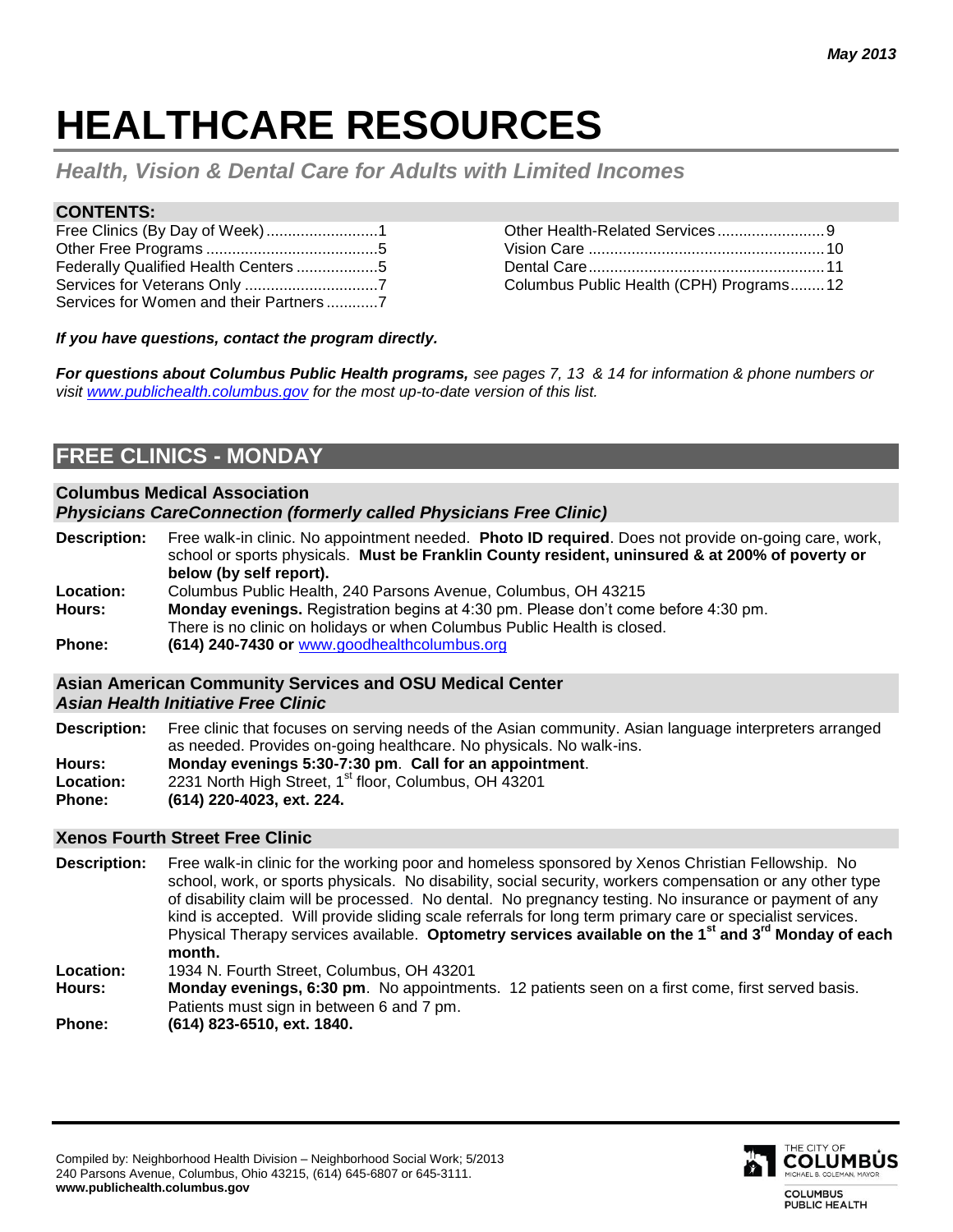# **FREE CLINICS - TUESDAY**

## **Ohio Latino Health Network and OSU Medical Center** *Latino Free Clinic – La Clinica Latina*

**Description:** Free health clinic for Spanish speaking individuals. Provides on-going, comprehensive health care including gynecological care for women. (No OB care). Also provides dental care. Medical doctor, dentist & staff all speak Spanish. **Hours:** Usually the **1 st, 2 nd & 3rd Tuesday evenings** but **dental is only on the 1st Tuesday**. Arrive by 4:30 pm to register. Patients are seen on a first come-first served basis.

- **Location:** 2231 North High Street, Columbus, OH 43201
- **Phone: (614) 293-9906**.

## **Vineyard Free Health Clinics—Cooper Road Location**

Description: Medical Clinic--free walk-in clinic **located in the Community Center**. **Must be uninsured, no Medicare, no Medicaid, & at or below 200% of poverty level.** First come, first served. Diagnosis & treatment of illnesses only. **No lab tests, injections or x-rays**. **Clinic does not provide on-going care.** Basic work physicals available by calling 614-259-5428 prior to coming. Christian affiliated. Location: 6000 Cooper Rd, Westerville, OH 43081 Hours: **st & 3rd Tuesdays of every month.** Sign-in begins at 5:30 pm. Line forms earlier. Physicians begin seeing patients at 6:45 pm. 12 to 20 patients will be seen (depending on staffing) on a first come-first served basis.

Phone: **(614) 259-5428** for questions.

## **Xenos/Youth for Christ Free Clinic**

**Description:** Free walk-in clinic for the working poor & homeless, sponsored by Xenos Christian Fellowship & Central Ohio Youth for Christ. No school, work, or sports physicals. No disability, social security, workers compensation or any other type of disability claim will be processed. No dental. No pregnancy testing. No insurance or payment of any kind accepted. Will provide sliding scale referrals for long term primary care or specialists. **Optometry services available on the 1st and 3rd Monday** of each month at the Xenos Fourth Street Free Clinic, 1934 N Fourth St, Columbus 43201. **Location:** 40 N. Chicago Avenue, Columbus, OH 43222

- **Hours: Tuesday evenings, 6:30 pm**. No appointments. 25 patients seen on a first come, first served basis. Patients must sign in between 6 and 7 pm.
- **Phone: (614) 823-6510, ext. 1840.**

## **Grace Clinic**

**Description:** Free walk-in clinic. Faith based. Cooperative effort of CMHA, YMCA, Grace Fellowship of Pickerington & East Side Grace Brethren Church **Location:** Sunshine Terrace, 272 S. Gift Street, Columbus, OH 43215

- **Hours: 1 st & 3rd Tuesday of every month, 4-7 pm.**
- **Phone: (614) 205-6910.**

## **Linworth Free Clinic**

**Description:** Free walk-in clinic. Faith based. For patients with no health insurance of any kind and at 200% of the poverty level. We have volunteer physicians, nurses and lay people. **Doors open for sign-in at 5:30 pm and physician starts seeing patients at 6:30pm**. First come, first served. We see a limited number of patients

**Location:** Linworth Road Church, 5400 Linworth Road, Columbus, OH 43235. Located on Linworth Road between Bethel and Route 161.

**Hours: 4 th Tuesday of every month**. **Phone: (614) 614-442-5722**

Compiled by: Neighborhood Health Division – Neighborhood Social Work 5/2013 240 Parsons Avenue, Columbus, Ohio 43215, (614) 645-6807 or 645-3111. **www.publichealth.columbus.gov**

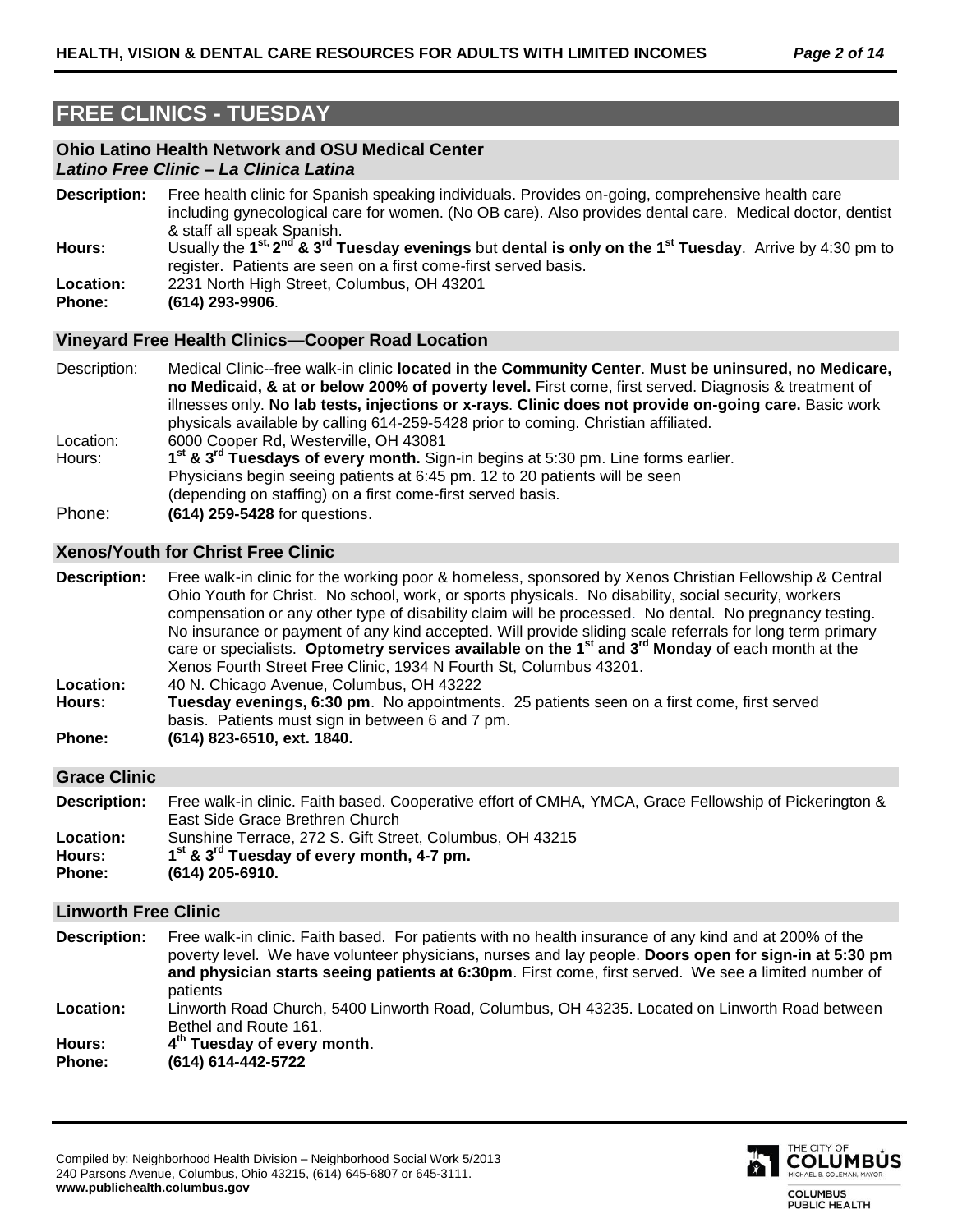# **FREE CLINICS - WEDNESDAY**

## **OSU Medical Center**

## *Noor Community Clinic/Muslim Clinic of Ohio (MCO)*

- **Description:** Free clinic for eligible individuals whose household income is at or below 200% of poverty & are not eligible for Medicare, Medicaid or any other health insurance. Clinic provides routine medical care, including physical exams & treatment for non-emergency illnesses. Does not provide immunizations, TB screenings or prenatal care. The clinic is run mainly by volunteer Ohio licensed Muslim physicians & health care professionals, OSU medical students & residents. **Hours: Wednesday nights 5 pm to 9 pm**. **Call for an appointment on Monday 10 am – 3pm or Tuesday 10 am - Noon**. **Leave your name & contact telephone number. The clinic coordinator will call you**
- **back between 4 pm to 7 pm on Monday or Tuesday for scheduling**.
- Location: OSU Rardin Family Practice Center, 2231 North High Street, 1<sup>st</sup> floor, Columbus, OH 43201
- **Phone: (614) 516-3075, email noorcclinic@yahoo.com**

## **Vineyard Free Health Clinics – Fifth Avenue**

- **Description:** Medical Clinic --free walk-in clinic. **Must be uninsured, no Medicare, no Medicaid, & at or below 200% of poverty level.** First come, first served set-up. Diagnosis & treatment of illnesses only. **No lab tests, injections, physicals or x-rays**. **Clinic does not provide on-going care.** Christian affiliated. **Location:** 171 East 5<sup>th</sup> Avenue, Columbus, OH 43201
- **Hours: 1 st & 3rd Wednesday evenings of every month.** Sign-in begins at 5:30 pm. Line forms earlier. Physicians begin seeing patients at 6:45 pm. **10-12** patients will be seen (depending on staffing) on a first come-first served basis.
- **Phone:** (**614) 259-5428** for questions.

## **Vineyard Community Church – Reynoldsburg/Etna**

**Description:** Medical Clinic--free walk-in clinic. First come, first served set-up. Routine medical care and treatment for non-emergency illnesses. No lab work, x-rays, dental or immunizations. Vision services available as is legal, financial management, computer repair and taxes (Feb-Apr). We also offer free bicycle repair, donated bicycles (when available) & dog obedience training (May-Oct) on clinic night. A person can only attend ONE clinic on a Wednesday night. Christian affiliated. **Location:** 15187 Palmer Road, Reynoldsburg/Etna, OH 43068 **Hours: 1 st Wednesday of the month**, 6:30 - 8:30 pm **Phone: (740) 927-7729.**

# **FREE CLINICS - THURSDAY**

## **Helping Hands Health and Wellness Center**

**Description:** Free clinic for the uninsured adult population at or below 200% of poverty level. Faith based. Patients' order of service is based upon their needs. Provides medical care, chiropractic, **WORK and school PHYSICALS, ONLY on Fridays**, counseling for depression/anxiety, vision & dental referrals, some medication & lab services for Helping Hands patients, Benefit Bank, social services & spiritual guidance. Donations accepted. Spanish & French interpreters available & other languages if you call ahead. Wellness evaluation and programs available. **Location:** 1421 Morse Road, Columbus, OH 43229 **Hours: 2 Fridays and 2 Thursdays a month**. **Call 614-262-5094 to find out the clinic dates or check the** 

**calendar on our website at [www.helpinghandsfreeclinic.org](http://www.helpinghandsfreeclinic.org/)**. **Registration starts at 2:30 pm**. **Phone: (614) 262-5094**

## **OSU Medical Center – Columbus Free Clinic**

**Description:** Free walk-in clinic that does provide on-going care. **Hours: Thursday evenings only**. 25-45 patients seen on first come, first served basis. Sign-up sheet posted from 7:00 am - 4:30 pm. The sign-up sheet is posted on the garage level beside the glass entrance doors. Patients must sign up and then return at 4:30 pm. Names from the sign-up sheet are called at



**COLUMBUS** PUBLIC HEALTH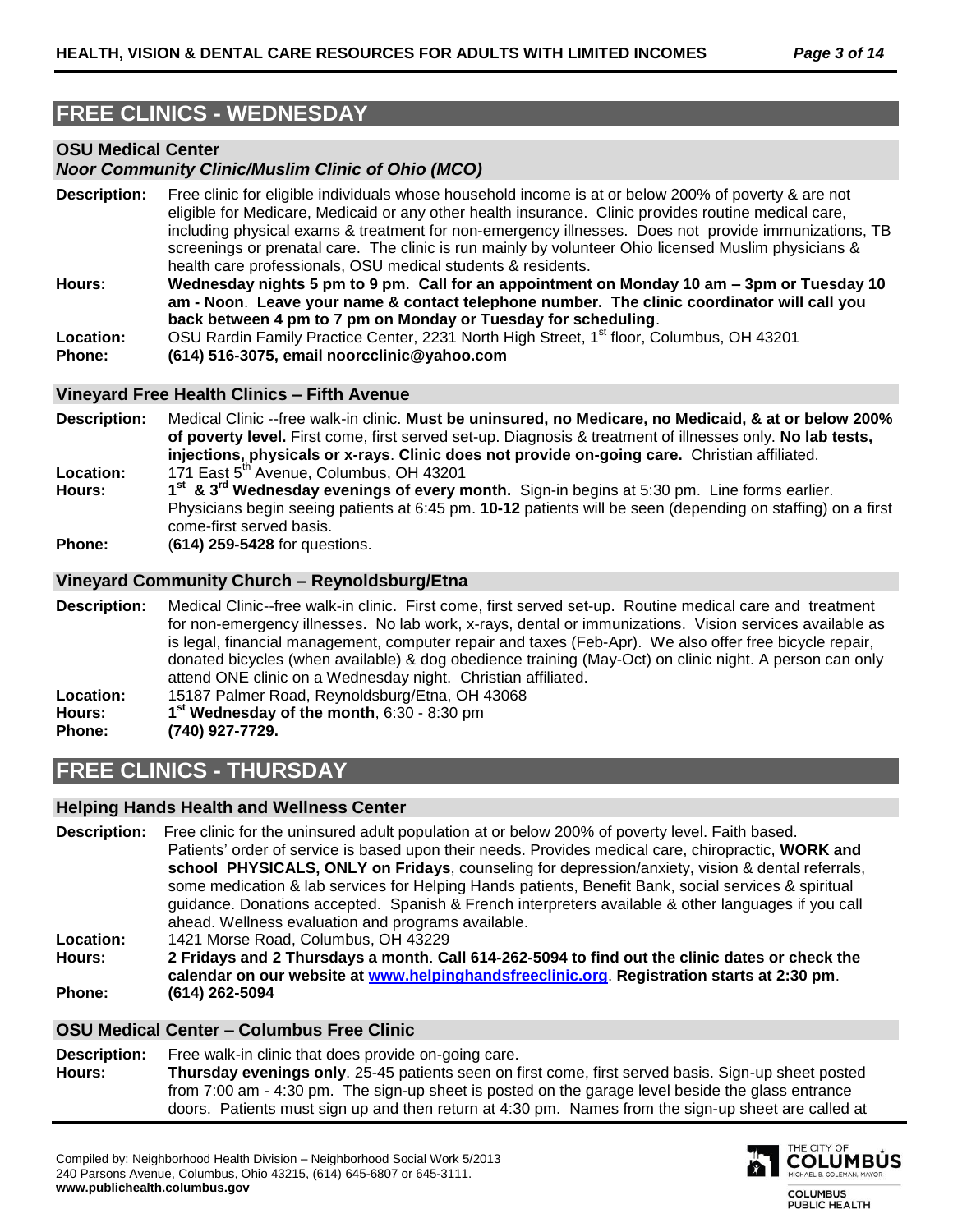4:30 pm on the 2nd floor. Patient must be present when name is called in order to be seen. Patients will begin to be seen at 5:45 pm. This clinic does not provide immunizations, STD, HIV or TB testing, or prenatal care. (See pgs 8, 14 & 15 for information about CPH clinics that provide those services). **We only see returning patients once every 4 weeks.**

**Location:** 2231 North High Street, Columbus, OH 43201 **Phone: (614) 404-8417** or **[www.ColumbusFreeClinic.com](http://www.columbusfreeclinic.com/)**

## **Victory Ministries Free Medical Clinic**

- **Description:** Free walk-in clinic for uninsured individuals at or below 200% of poverty level sponsored by Victory Ministries. Offers routine medical care and treatment for non-emergency illnesses. Christian affiliated. Spanish interpretation is available.
- **Location:** Living Hope Free Methodist Church, 4142 Westerville Rd (1 block south of Morse), Columbus, OH 43224 **Hours: 2** 2<sup>nd</sup> **Thursday of each month**. Registration begins at 5:30 pm. Doctors begin taking patients at 6 pm. Guests will be seen by doctor in order of paperwork completion.

**Phone: (614) 252-2500. Web Address: [www.VictoryMinistriesColumbus.org](http://www.victoryministriescolumbus.org/)**

# **FREE CLINICS - FRIDAY**

## **Helping Hands Health and Wellness Center**

**Description:** Free clinic for the uninsured adult population at or below 200% of poverty level. Faith based. Patients' order of service is based upon their needs. Provides medical care, chiropractic, **WORK and school PHYSICALS, ONLY on Fridays**, counseling for depression/anxiety, vision & dental referrals, some medication & lab services for Helping Hands patients, Benefit Bank, social services & spiritual guidance. Donations accepted. Spanish & French interpreters available & other languages if you call ahead. Wellness evaluation and programs available. **Location:** 1421 Morse Road, Columbus, OH 43229

**Hours: 2 Fridays and 2 Thursdays a month**. **Call 614-262-5094 to find out the clinic dates or check the calendar on our website at [www.helpinghandsfreeclinic.org](http://www.helpinghandsfreeclinic.org/)**. **Registration starts at 2:30 pm**. **Phone: (614) 262-5094**

# **FREE CLINICS – SATURDAY**

## **Grace in the City – Hardin Clinic**

**Description:** Free walk-in clinic. Faith based. **Location:** 2052 Cleveland Avenue, Columbus, OH 43211 **Hours: Saturday mornings, 9 a.m. – 1 p.m**. **Phone: (614) 294-6238.** 

# **FREE CLINICS – SUNDAY**

## **New Life Health and Wellness Center**

**Description:** Free walk-in clinic for the working poor and homeless sponsored by New Life United Methodist Church. Breakfast is offered at 6:30 am. Free clothing room is also available. Faith based. Spiritual guidance offered.

**Location:** 25 W. Fifth Avenue, Columbus, OH 43201

**Hours: Sunday mornings, 7 a.m. – 9 a.m**. No appointments, first come, first served. **Phone: (614) 294-0134. [www.newlifeunitedmethodist.org](http://www.newlifeunitedmethodist.org/)**



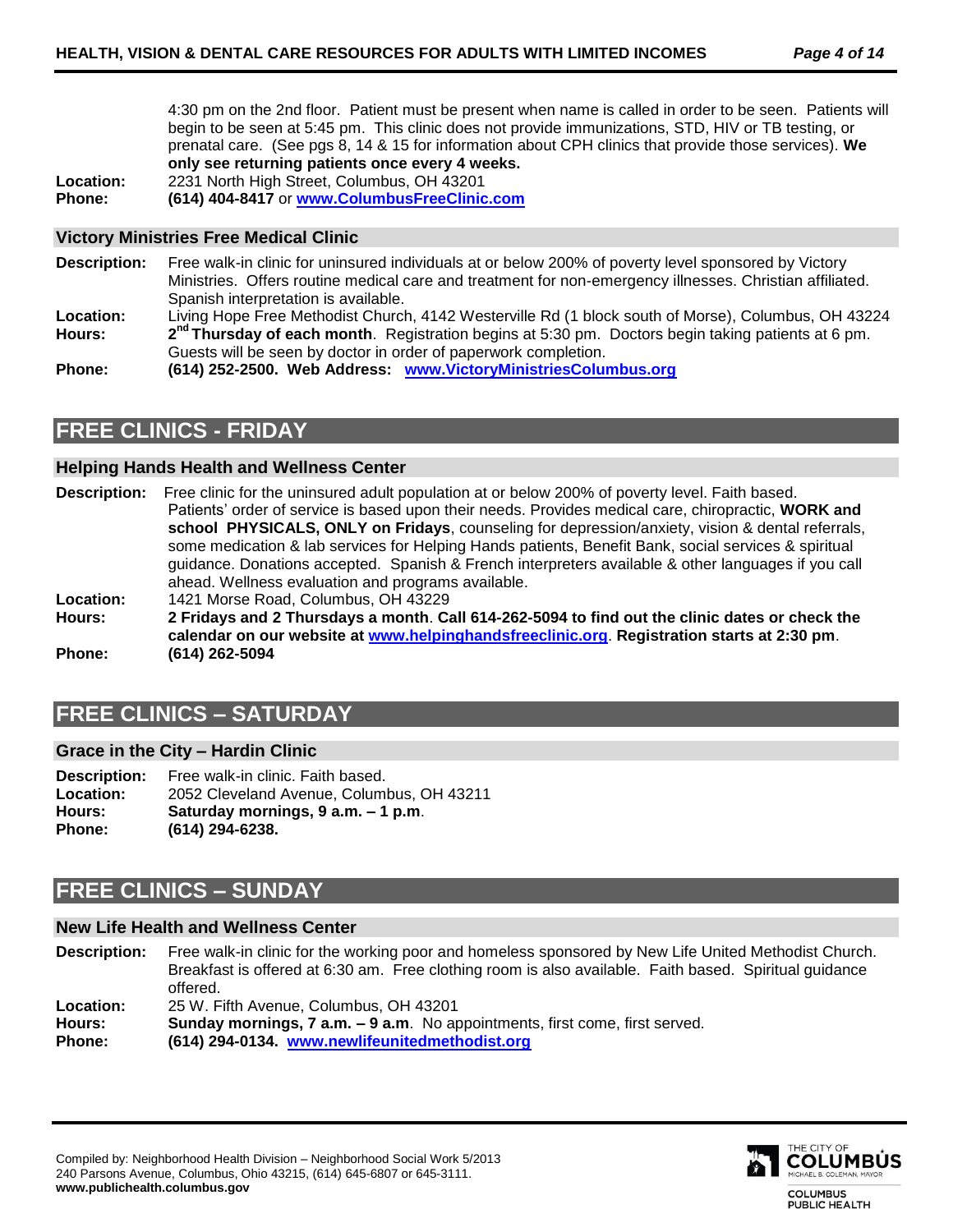# **OTHER FREE PROGRAMS – VARIOUS DAYS**

## **Mt Carmel Health System -** *Mt. Carmel Outreach Program*

**Description:** Mobile medical coach visiting scheduled sites to provide free urgent medical care to the uninsured and the underinsured. **Hours:** Call for times for the mobile medical coach.

**Location:** Call for locations for the mobile medical coach.

**Phone: (614) 546-4200.**

## **Vineyard Free Health Clinics - Cooper Road Location**

**Description: Chiropractic Clinic** – **Must be uninsured, no Medicare, no Medicaid, & at or below 200% of poverty level.** Provides evaluation and short term care for those with pain involving the head, neck, back, or joints. **No x-rays. Clinic does not provide on-going care.** Christian affiliated. **Location:** 6000 Cooper Road, Westerville, OH 43081 **Hours: By appointment only. Phone: (614) 259-5428, Call on Fridays 10:00 am–10:30 am to make an appointment for a later date. This is the only time that you can make an appointment.**

# **FEDERALLY QUALIFIED HEALTH CENTERS FOR ADULTS & CHILDREN WITH LIMITED INCOMES –** *Fees charged; Appointments required*

## **Columbus Neighborhood Health Center, Inc.**

**Description:** Provides integrated, comprehensive primary care, including OB/GYN and pediatrics, to individuals and families. Sliding fee scale based on income and family size. **Minimal co-pay for the uninsured will be explained at the time an appointment is made.** Accepts most health care insurances and Medicare and Medicaid.

**Hours: By appointment only.** 

**Locations: East Central Health Center**, 1180 E. Main, Columbus, OH 43205 **John Maloney Health Center**, 3781 S. High St., Columbus, OH 43207 St. Stephen's Health Center, 1500 E. 17<sup>th</sup> Ave., Columbus, OH 43219 **Columbus Northeast Center**, 3433 Agler Rd, Columbus, OH 43219 **West Side Health Center,** 2300 W. Broad St., Columbus, OH 43204 **CNHC at Maryhaven,** 1791 Alum Creek Drive, Suite 100, Columbus, OH 43207 **Phone:** For all of the centers –**Call (614) 645-5500, press #1 to schedule an appointment. <http://www.colnhc.org/>**

## **Heart of Ohio Family Health Centers**

**Description:** Primary care and dental for adults, infants, children, and seniors as well as pre-natal care for pregnant women. **Uninsured patients accepted**. Sliding fee scale for those who qualif (contact the office for an application). **Most insurances are accepted** including Medicaid, Medicare, Molina, Caresource, United Health Care, Anthem, Aetna, Medical Mutual.

**Hours: By appointment only.**

**Location: Capital Park**, 2365 Innis Rd, Columbus, OH 43224 (East of Westerville Road in Northeast Columbus). **Phone: (614) 416-4325**

**Location: Whitehall,** 882 South Hamilton Rd, Columbus OH 43213 (Hamilton & Main, across from Kroger's) **Phone: (614) 235-5555**



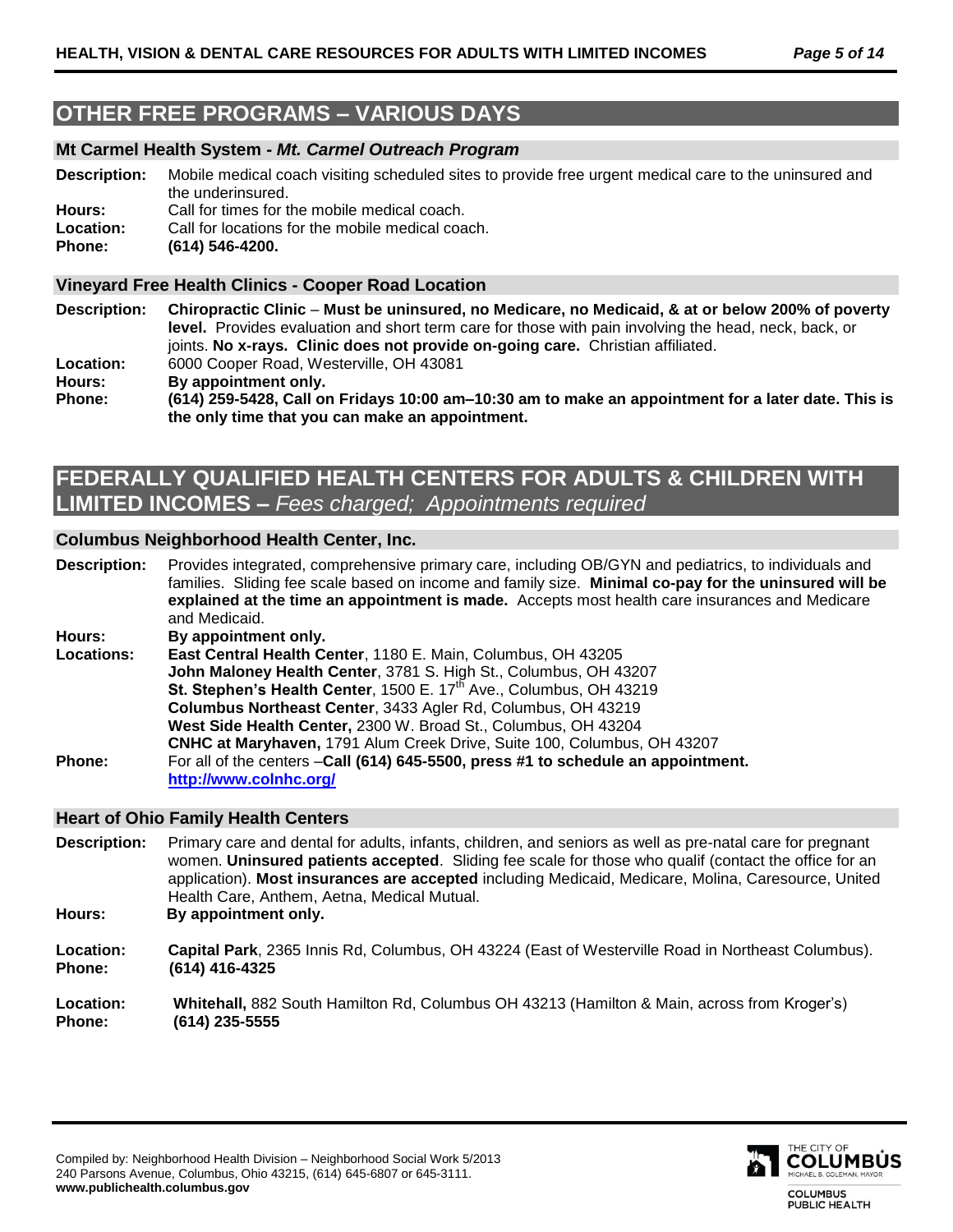## **Lower Lights Christian Health Center, Inc.**

**Description:** Community health center providing family practice services, prenatal care, dental & optometry services. All insurances accepted including Medicare, Medicaid, CareSource & Molina. Sliding fee available to uninsured patients that qualify. **There is a minimum \$ 10.00 fee per provider visit.** A lab sliding fee is also available for those that qualify. **Dental minimum fee is \$ 20.00. Hours: By appointment only.** Saturday hours are available.

- **Location:** 1160 West Broad St. (entrance and parking are on Yale Ave) Columbus, OH 43222 & 777 West State Street, Suite 201, Columbus, OH
- **Phone: (614) 274-1455** for appointments

## **Southeast, Inc. – Healthcare Services**

- **Description:** Southeast provides primary care and behavioral health care for adults and children with a focus on working with vulnerable populations and with people who experience homelessness. Dental services are available ½ day a week. Full pharmacy service is also available. No co-pay for primary care and behavioral health care for people with incomes under 100% of federal poverty guidelines. Co-pays for medication prescriptions are on a sliding scale with a minimal co-pay for those under 100% of poverty. All insurance, Medicaid and Medicare are accepted. **Hours: By appointment Monday through Friday (8:30 – 4:30). Call for same day appointment availability. Walk-in slots available daily until 2 pm at 16 W. Long Street and Tuesdays and Fridays at the Faith Mission Health Clinic. Locations: Southeast, Inc**., 16 West Long Street (corner of Long and High), Columbus 43215 **Southeast at Faith Mission Clinic**, 245 N. Grant 43215 Mobile Health Coach provides services at homeless shelters and other locations in Columbus.
- **Phone: For all locations (614) 225-0990**

# **MORE PRIMARY HEALTH CARE FOR ADULTS (MEN & WOMEN) WITH LIMITED INCOMES –** *Fees charged. Appointments required.*

## **Grant Hospital -** *Grant Outpatient Care Center*

- **Description:** Medicare & Medicaid (including Medicaid managed care plans) accepted. Financial assistance available for those without coverage - an application must be completed. There is a **\$25 co-payment** due at time of service for those without health insurance. **Hours: By appointment only. Location:** 393 E. Town Street, Suite 116, Columbus, OH 43215
- **Phone: (614) 566-9108**

## **Mt. Carmel Medical Center**

## *Mt Carmel Health Station@ First Church of God*

- **Description:** Most insurance including Medicaid, Medicare and Molina accepted. Financial assistance for those who qualify.
- **Hours:** Monday Thursday 8 am 4 pm, Friday 8 am 12 Noon. **By appointment only.**
- **Location:** First Church of God, 3480 Refugee Rd, Columbus, OH 43232
- **Phone: (614) 235-4039. Call for an appointment.**

## *Mt Carmel Health Station@ Reynoldsburg High School*

**Description:** Most insurance including Medicaid, Medicare and Molina accepted. Financial assistance for those who qualify. **Hours:** Monday – Friday, 8 am – 4:30 pm. Open every other Saturday. **By appointment only. Location:** Reynoldsburg High School, 6699 E. Livingston Ave, Reynoldsburg, OH 43068 **Phone: (614) 367-1255. Call for an appointment.**

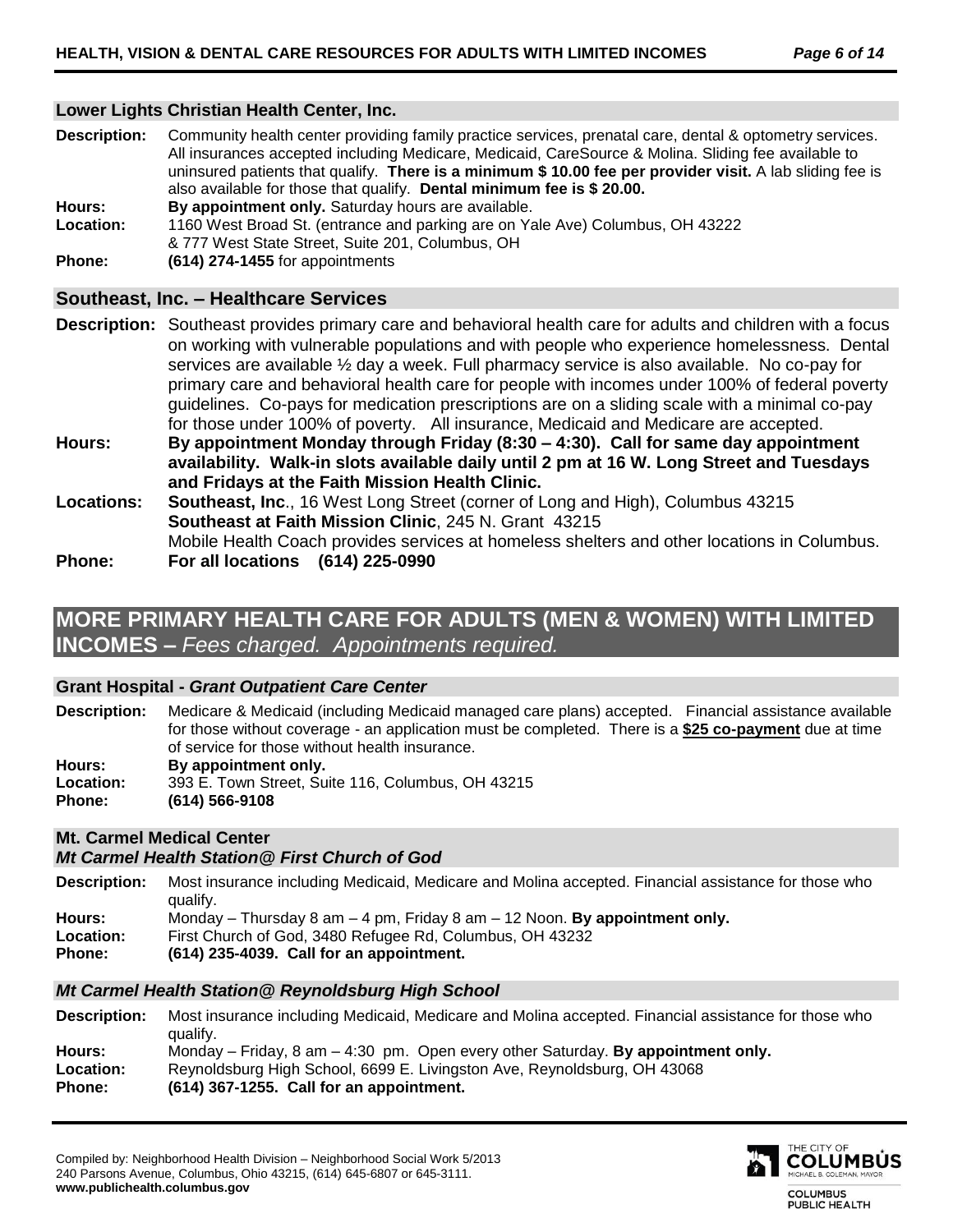## *Mt Carmel Health Station @ Church for All People*

**Description:** Most insurance including Medicaid, Medicare and Molina accepted. Financial assistance for those who qualify. **Hours:** Monday – Thursday 8 am – 4 pm, Friday 8 am – 12 Noon. **By appointment only. Location:** United Methodist Church for All People, 946 Parsons Avenue, Columbus, OH 43206 **Phone: (614) 445-6275. Call for an appointment.**

## **Nationwide Children's Hospital and OSU -** *South High Center for Primary Care*

**Description:** Sees adults & children. Financial assistance available. Medicare and Medicaid accepted. **Hours: By appointment only. Location:** 1392 S. High Street, Columbus, OH 43207 **Phone: (614) 722-6200 –– Press prompt #1 or hold for a live person.**

## **OSU Total Health and Wellness**

**Description:** Comprehensive primary health care services including on-site mental health services. Most insurance accepted including Medicaid and Medicare. Financial assistance available (application provided) **Hours: By appointment on Monday, Tuesday, Thursday & Friday 8 am -5 pm, Wednesday 8 am – 12 Noon. Location:** OSU East Hospital, 1492 E. Broad St., 12<sup>th</sup> floor of the Tower, Suite 1203, Columbus OH 43205 **Phone: (614) 685-9994.**

## **Riverside Methodist Hospital - Community Medicine**

**Description:** Sliding fee scale. Accepts most health insurances. Bring I.D. (driver's license, etc.) & 3-month income verification. **Hours: By appointment only. Location:** 3595 Olentangy River Road, Columbus, Ohio 43214 **Phone: (614) 566-5456.**

# **FOR VETERANS ONLY**

## **Chalmers P. Wylie VA Ambulatory Care Center**

**Description:** Provides comprehensive health care for eligible veterans (persons who've served in the active military & were discharged/released under conditions other than dishonorable) may qualify as may some Reservist & National Guard members. Call 1-877-222-8387 for an application.

**Hours: By appointment**. **Location:** 420 North James Road, Columbus, OH 43219 **Phone: (614) 257-5200**

**Chalmers P. Wylie VA Ambulatory Care Center** *Operation Enduring Freedom (Afghanistan)/Operation Iraqi Freedom (OEF/OIF) Program*

**Description:** Provides comprehensive care and case management to the returning OEF/OIF veterans in a 13 county area in Central Ohio. The services are provided on an outpatient basis. **Walk-in or call for an appt. Hours:** Mon. 7a-5:30p, Tues. 7a-4:30p, Wed. 8a-5:30p, Thurs. 8a-5:30p & Fri 7a-4:30p. **Location:** Chalmers P. Wylie VA Ambulatory Care Center, 420 N. James Rd, Columbus, OH 43219 **Phone:** (614) 388-7068 for appointments, scheduling and enrollment.

## **FOR WOMEN & THEIR PARTNERS – FEES CHARGED; APPOINTMENTS REQUIRED**

## **Columbus Public Health- Women's Health Services and Family Planning Center**

**Description:** Provides pregnancy care services, OB/GYN wellness, preventive care, family planning and partner care. Well-women's visits include PAP screening, breast and pelvic exams. Access to breastfeeding education and support, linkage to care resources, reproductive life planning, immunizations and screening for



**COLUMBUS** PUBLIC HEALTH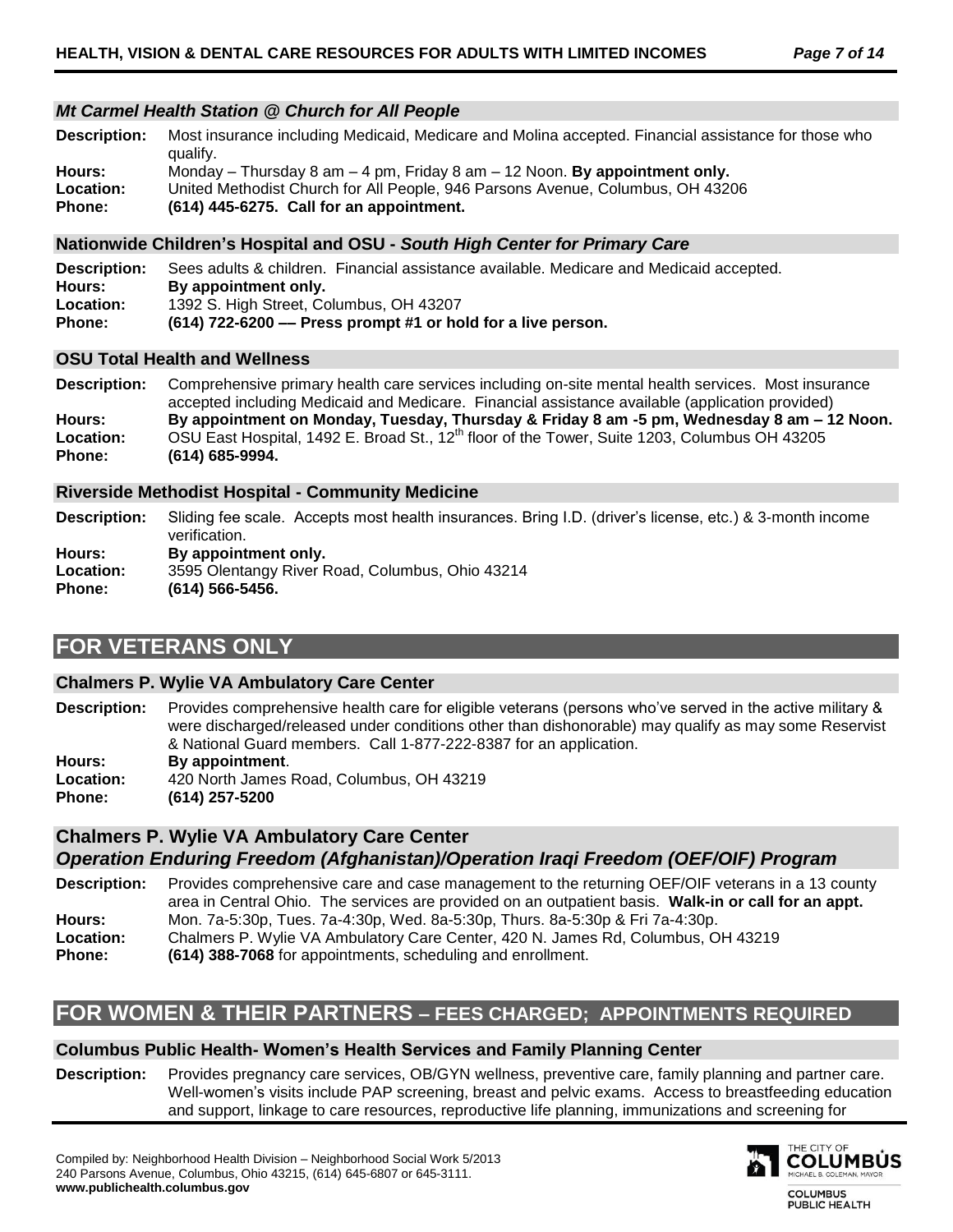sexually transmitted disesases. The clinic accepts for payment: Cash, Medicaid, Medicaid Healthy Family, Medicaid Healthy Start, Medicaid-Family Planning; Medicare Part B, CareSource, Molina Health Care of Ohio & United Health Care, MasterCard, Visa and Discover Card. Fees for non-insured clients are based on a sliding fee scale. No one is denied care for inability to pay.

**Hours: By appointment (except walk-in pregnancy tests) -** Mon: 8 am-2:15 pm; Tues: 10 am-6:15 pm; Wed: 8 am-11:15 am; Thurs/Fri: 8 am-4:15 pm

**Location:** 240 Parsons Avenue, Columbus, OH 43215

**Phone: (614) 645-1850.**

**Phone for NEW Pregnancy Patients: Pregnancy Care Connection (614) 227-9866.**

# **FOR WOMEN ONLY – FEES CHARGED; APPOINTMENTS REQUIRED**

## **Riverside Methodist Hospital**  *OB/GYN Community Care*

**Description:** Sliding fee scale. Accepts most health insurance. Bring I.D. (driver's license, etc.) & 3-month income verification. Accepts new OB patients with proof of pregnancy. **All referrals must go through Pregnancy Care Connection. Phone 227-9866. Hours: By appointment only. Location:** 3535 Olentangy River Road, Columbus, OH 43214

**Phone: (614) 566-5757**

## **Heart of Ohio Family Health Centers**

**Description:** Free pregnancy testing, nutrition and pregnancy education, pre-natal care, ultrasound, referral services, and post-partum care. Pediatric care and immunizations for newborns, children, and adolescents. Continued health care for mothers and babies. **Uninsured patients accepted.** Sliding fee scale for those who qualify (contact the office for an application).**Most insurances accepted** including **Medicaid, Molina, Caresource**, Medicare, United Health Care, Anthem, Aetna, Medical Mutual. **Hours: By appointment only. Location: Capital Park**, 2365 Innis Rd, Columbus, Ohio 43224 (east of Westerville Rd in Northeast Columbus) **Phone:** (614) 416-4325 **Location: Whitehall**, 882 South Hamilton Rd, Columbus Ohio 43213 (Hamilton & Main across street from Kroger's)

**Phone:** (614) 235-5555

# **FOR WOMEN ONLY – NO FEE CHARGED; APPOINTMENTS REQUIRED**

## **Breast and Cervical Cancer Project (BCCP)**

**Description:** Provides breast and cervical cancer screening services for women between the ages of 40 to 64 yrs of age, are uninsured and live in households with an income of 200% or less than the Federal poverty level. Services include mammograms, Pap tests, diagnostic services, if needed, and case management services.

**Hours: Program office can be reached Monday through Friday 8:00 am to 4:30 pm**. **Phone: 1-866-418-4963**

## **Heart of Ohio Family Health Centers**

**Description:** Free pregnancy testing for all regardless of income. (Pre-natal care services at discounted costs based on income; Medicaid and other insurance accepted) **Hours: By appointment only. Location: Capital Park**, 2365 Innis Rd, Columbus, Ohio 43224 (east of Westerville Rd in Northeast Columbus) **Phone:** (614) 416-4325 **Location: Whitehall**, 882 South Hamilton Rd, Columbus Ohio 43213 (Hamilton & Main across street from Kroger's) **Phone:** (614) 235-5555



**COLUMBUS** PUBLIC HEALTH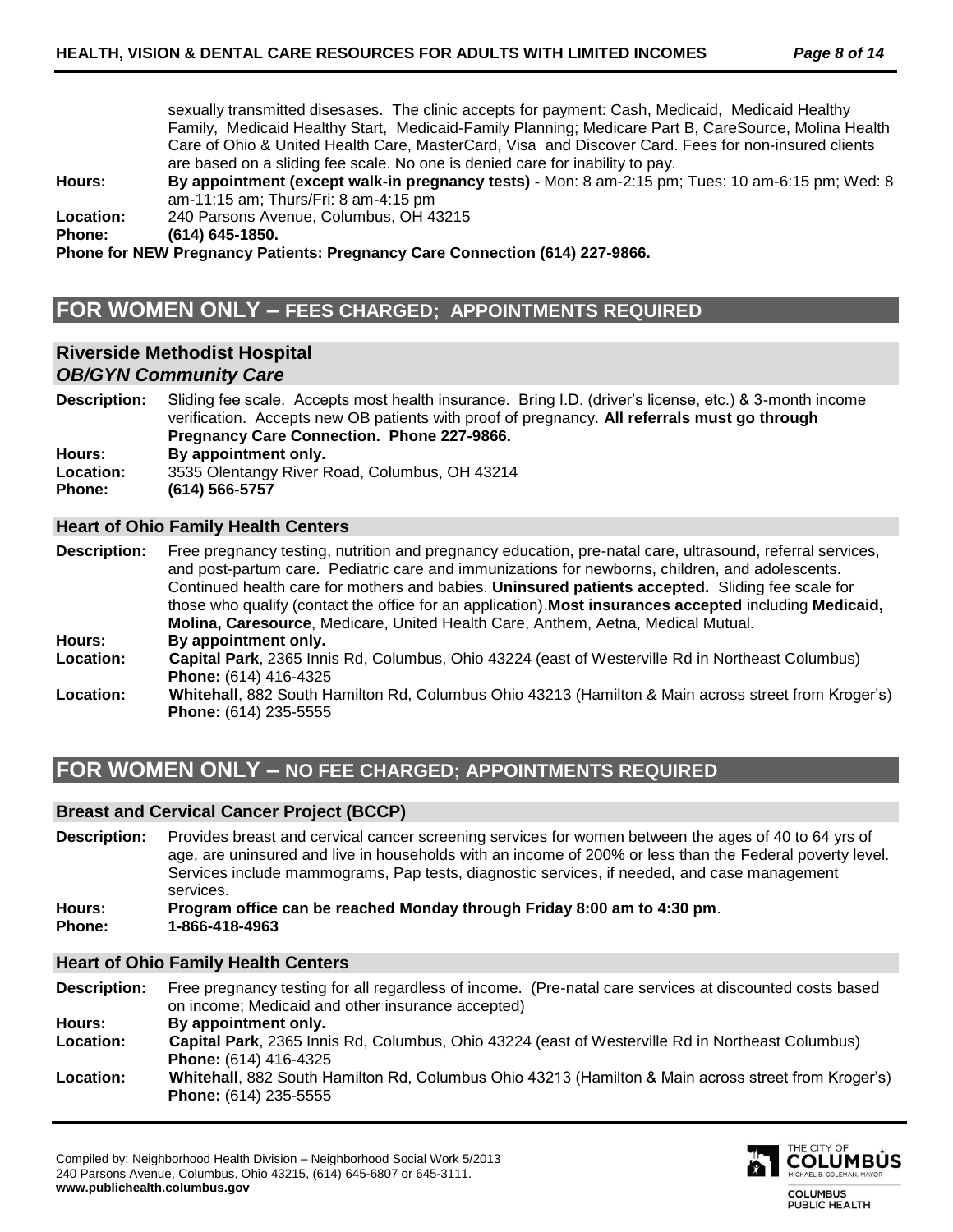# **OTHER HEALTH RELATED SERVICES FOR MEN & WOMEN**

## **Columbus Cancer Clinic**

| <b>Description:</b> | Provides low cost cancer screening exams for men and women. (Do not have to live in Franklin County.)<br>For men, a head to toe exam including skin, lymph nodes, and testicles is available. For men age 50 and<br>older, a prostate exam and the PSA blood test is provided. For women age 18 and older, a head to toe<br>exam including skin, lymph, breast & Pap test is provided. Screening mammograms are also available for<br>women age 35 and older. Medicare and Medicaid accepted. Sliding fee scale available based on |
|---------------------|------------------------------------------------------------------------------------------------------------------------------------------------------------------------------------------------------------------------------------------------------------------------------------------------------------------------------------------------------------------------------------------------------------------------------------------------------------------------------------------------------------------------------------|
|                     | income.                                                                                                                                                                                                                                                                                                                                                                                                                                                                                                                            |
| L                   | $\mathbf{P}$ annountment Mondoy $\mathbf{E}$ $\mathbf{E}$ $\mathbf{E}$ $\mathbf{E}$ $\mathbf{E}$ $\mathbf{E}$ $\mathbf{E}$ $\mathbf{E}$ $\mathbf{E}$ $\mathbf{E}$ $\mathbf{E}$ $\mathbf{E}$ $\mathbf{E}$ $\mathbf{E}$ $\mathbf{E}$ $\mathbf{E}$ $\mathbf{E}$ $\mathbf{E}$ $\mathbf{E}$ $\mathbf{E}$ $\mathbf{E}$ $\mathbf$                                                                                                                                                                                                         |

**Hours: By appointment.** Monday – Friday 8:00 am – 4:30 pm**.**

- **Location:** 1699 W. Mound St., Columbus, OH 43223 (LifeCare Alliance building)
- Off site clinics and mammography are also available.
- **Phone: (614) 263-5006**

## **Healthcare for the Homeless - Columbus Neighborhood Health Center, Inc.**

- **Description:** Primary health care, dental, vision, case management & outreach services for individuals with established homeless status. Intake assessment is required.
- **Location:** Various sites.
- **Hours:** Monday Friday 8:30 am 5:30 pm.
- **Phone: (614) 645-0521 for additional information.**

## **Lung Health Clinic - The Breathing Association**

**Description:** Provides lung health screenings, on-going lung health care, comprehensive assessments & physical exams, chest x-rays, spirometry testing, asthma & COPD education & medication assistance to individuals with pulmonary or tobacco related diseases for persons with or without insurance. No co-pay will be collected. Also provides initial assessment & physical exam if a client has no healthcare provider & work physicals at no cost to individuals who financially qualify at or below **200%** of the poverty level. Financial screening completed through the HEAP office at same location for clients served at the 1520 Old Henderson Rd location. Call the **HEAP** office **(614) 457-2997 to schedule** or The Lung Health Clinic at (614) 273-2843 for more information.

- **Location: Clinic at 1520 Old Henderson Rd. Columbus, Ohio 43220**. Bus passes available for those who qualify.
- **Hours:** Monday & Wednesday 9:00 am to 3:00 pm. Closed at lunch from 12 Noon 1 pm. Call (614) 273-2843 for more information.
- **Mobile Unit:** Same services provided for free for those who qualify at or below **125 %** of the poverty level on a **mobile medical unit** in multiple locations in Franklin County. Financial qualification & scheduling completed at **IMPACT Community Action, 700 Bryden Rd.**

**Call (614) 453-1708 to schedule.** Location of **mobile medical van** varies. **Call IMPACT Community Action at 700 Bryden Rd. (614) 453**-**1708** or visit [www.breathingassociation.org.](http://www.breathingassociation.org/) **Hours:** Tuesday and Thursday 9 am to 3 pm. Closed at lunch from 12 Noon-1 pm.

## **Pregnancy Care Connection**

- **Description:** Central scheduling for prenatal care at the Columbus Public Health Perinatal clinic, area hospital clinics & Columbus Neighborhood Health Centers.
- **Hours:** Monday-Friday, 8:30 am 4:30 pm

**Phone: (614) 227-9866,** <http://www.healthymothersandbabies.org/CONTACT.HTM>

# **VISION CARE - SLIDING FEE SCALE PROGRAMS**

## **Columbus Neighborhood Health Center, Inc.**

**Description:** Lowest eye exam charge, based on sliding fee, is \$35. Lowest cost for glasses is \$30. You may bring your own frame and we will price the lenses accordingly. Some insurances are accepted. We accept



PUBLIC HEALTH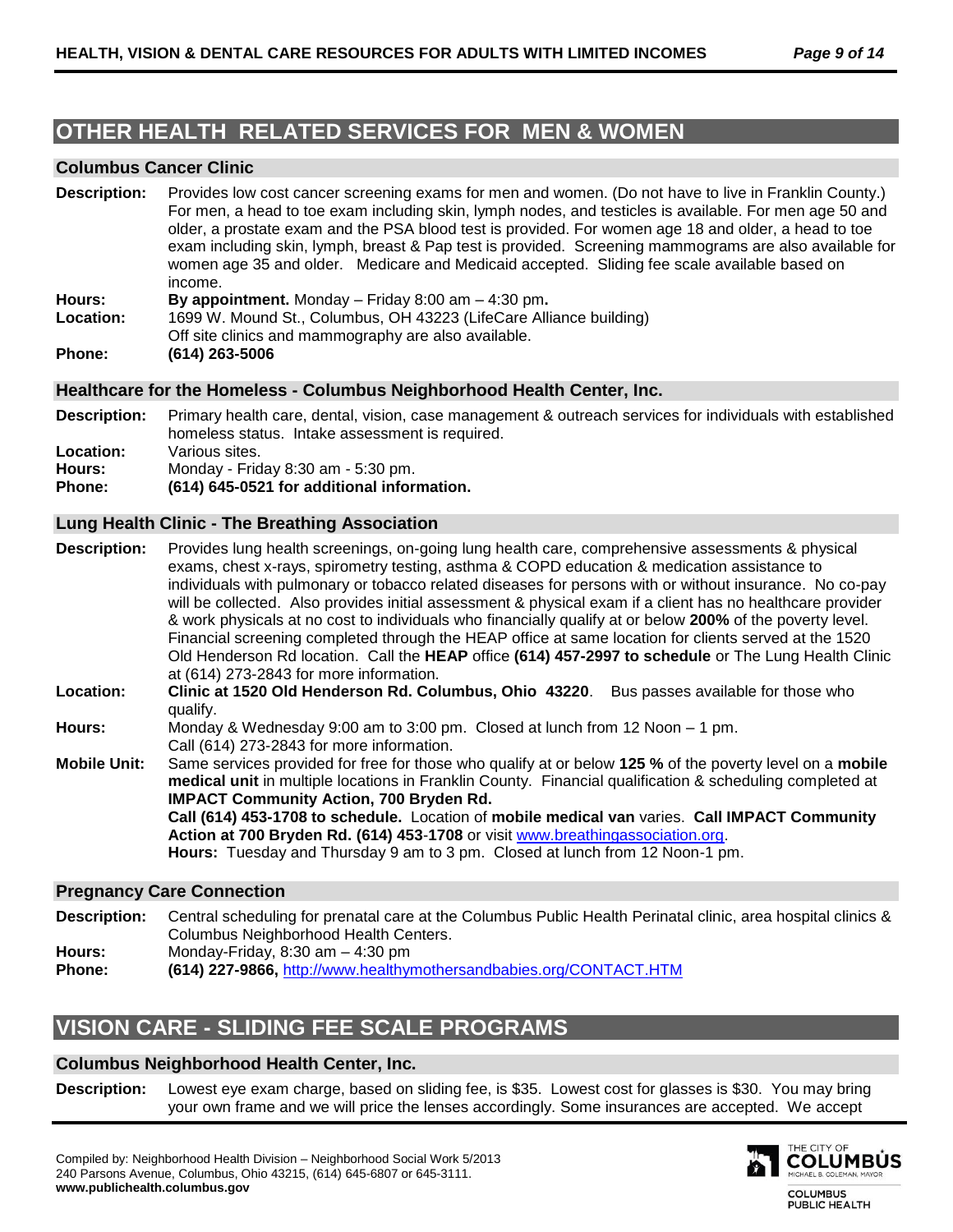|                   | cash or credit card.                                                               |
|-------------------|------------------------------------------------------------------------------------|
| Hours:            | By appointment only.                                                               |
| <b>Locations:</b> | East Central Health Center Vision Clinic, 1180 East Main Street, Columbus OH 43205 |
|                   | West Side Health Center Vision Clinic. 2300 W. Broad Street. Columbus OH 43204     |
| Phone:            | For both locations, Call (614) 645-5500, press #1 to schedule an appointment)      |

**Lower Lights Christian Health Center, Inc.** *(in cooperation with The Ohio State University College of Optometry)*

**Description:** Eye exam & vision services available to Medicare, Medicaid & uninsured. Sliding fee based on income. **Hours: By appointment only. Location:** 1160 W. Broad Street, Columbus, OH 43222 **Phone: (614) 274-1455**.

# **VISION CARE - FREE PROGRAMS**

## **Prevent Blindness Ohio**

**Description:** Free eye exams & eyeglasses to qualified individuals. Services provided in connection with social service agencies, located throughout the Columbus area, that submit referrals to the Vision Care Outreach Program. **Ask a social service agency you are currently working with to see if they are a partnering agency with Prevent Blindness Ohio** or call 614-464-2020 for more information. Phone: **(614) 464-2020**.

## **Faith Mission Vision Clinic** *(in cooperation with The Ohio State University College of Optometry)*

**Description:** Free comprehensive eye examinations for those without insurance. Serves the homeless living in Faith shelters or **others referred by public or non-profit agencies**. Residents of Faith Mission and Prevent Blindness Ohio referrals are provided glasses when prescribed. All others will receive a copy of their glasses' prescriptions & a list of community resources at completion of the exam. Glasses repaired when possible on a walk in basis at no charge. **Hours:** Tues., Thurs & Fri 8:30 am – 12 noon and 1 pm – 4 pm. **Exam appointments required**.

- 
- **Location:** Faith Mission Clinic, 245 N. Grant Avenue, Columbus, OH 43215
- **Phone: (614) 224-6617, ext. 2107**

## **Stowe Baptist Church Eye Clinic**

| Description:     | Eye exams with voucher for glasses. Donations requested.                           |
|------------------|------------------------------------------------------------------------------------|
| <b>Location:</b> | 888 South Parsons Avenue. Columbus. OH 43206.                                      |
| Hours:           | Various days of the month depending on doctor availability. Appointments required. |
| <b>Phone:</b>    | $(614)$ 445-8400. Call for an appointment.                                         |

## **Vineyard Free Health Clinics**

| Free eye exams. Information provided for obtaining discounted eyeglasses. Christian affiliated. Must be                                                  |  |  |  |
|----------------------------------------------------------------------------------------------------------------------------------------------------------|--|--|--|
| uninsured, no Medicare, no Medicaid, & at or below 200% of poverty level.                                                                                |  |  |  |
| 171 East 5 <sup>th</sup> Avenue, Columbus, OH 43201 & 6000 Cooper Road, Westerville, OH 43081                                                            |  |  |  |
| By appointment only.                                                                                                                                     |  |  |  |
| (614) 259-5428, Call on Fridays 10:00 am–10:30 am to make an appointment for a later date. These<br>are the only times that you can make an appointment. |  |  |  |
|                                                                                                                                                          |  |  |  |

#### **Vineyard Community Church —Reynoldsburg/Etna Description:** Free eye exams and limited eyeglasses. **We do not write prescriptions for contacts.** Christian affiliated. **Location:** 15187 Palmer Road, Reynoldsburg/Etna, OH 43068 **Hours: 1 st Wednesday of the month**, 6:30 - 8:30 pm **Phone: (740) 927-7729**.

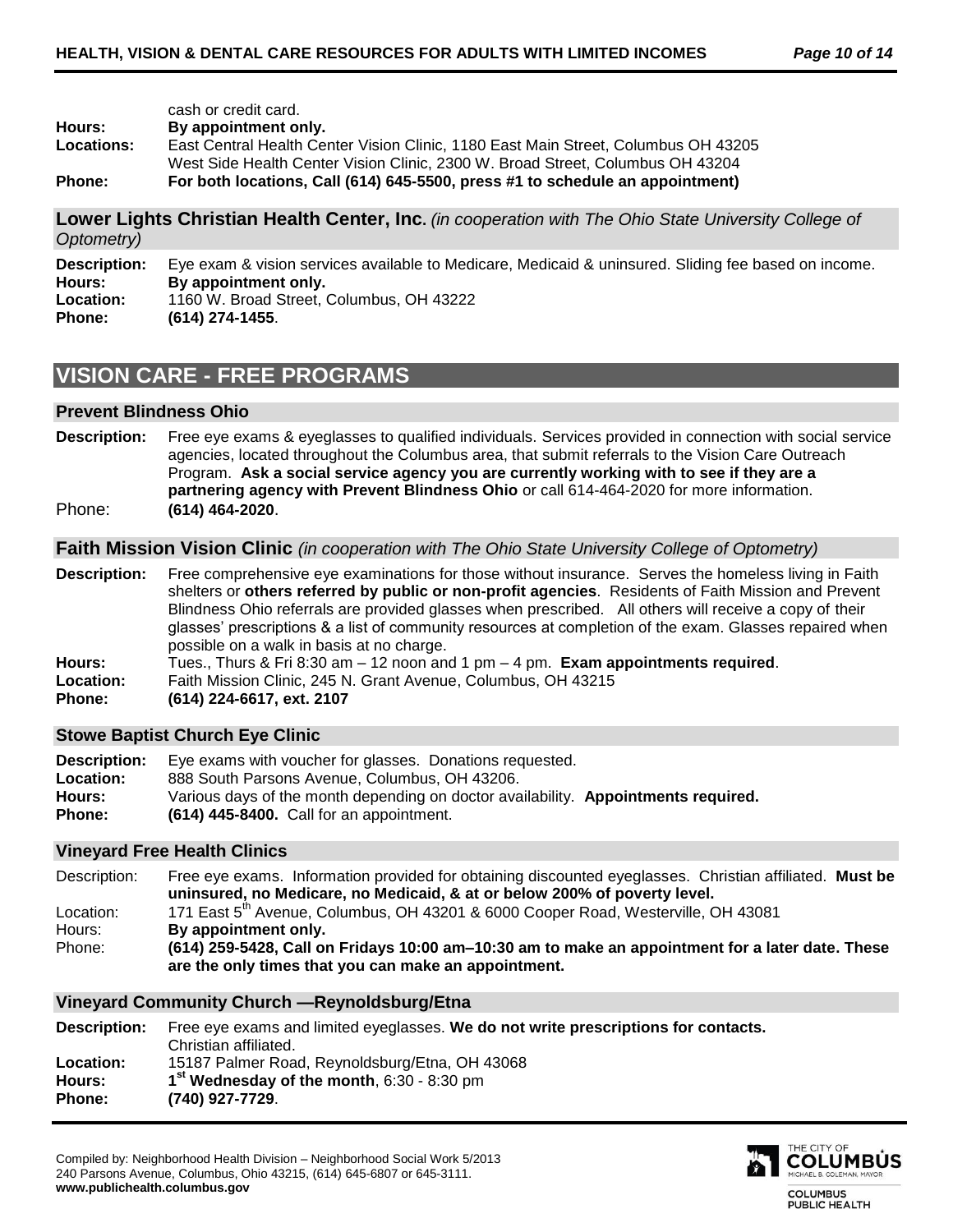## **Vision Care Fund - OSU College of Optometry**

| <b>Description:</b> | Free eye exam & glasses to qualified individuals. Send a copy of your last year's tax return or current pay<br>stub along with your name and a working phone number and mail it to:<br>Vision Care Fund<br>c/o Doris Ball<br>338 West 10 <sup>th</sup> Avenue |
|---------------------|---------------------------------------------------------------------------------------------------------------------------------------------------------------------------------------------------------------------------------------------------------------|
| Phone:              | Columbus, OH 43210 or by fax to: (614) 247-6626.<br>You will receive a phone call to complete the screening process & schedule an appointment.<br>(614) 292-9201 if you have any questions. Calls are returned weekly.                                        |

## **Vision USA**

**Description:** Free eye exam and glasses (\$ 20.00 administrative fee for glasses) to children & adults who qualify. This includes having a job or living in a household with one working member, having no vision insurance, having an income below an established level based on household income & not having had an eye exam in 2 years. Application in English & Spanish is available on line at<http://www.aoa.org/x5607.xml> or application can be done by phone.

**Phone: 1-800-766-4466**, 8 am – 8 pm EST, Monday through Friday.

## **Xenos Fourth Street Free Clinic**

**Description:** Free Optometry services. Provides free exam & in many cases free glasses. No insurance or payment of any kind is accepted. No disability claims will be processed. Patient must have no insurance of any kind. Income must be under 200% of the Federal poverty guidelines. **Location:** 1934 N. Fourth Street, Columbus, OH 43201 **Hours: 1 st & 3 rd Monday of each month** Patients must register between 6 and 7 pm. Maximum of 5 patients per

night seen on a first come first served basis. Clinic is closed on Federal holidays that fall on Mondays. **Phone: (614) 823-6510, ext. 1840.**

# **DENTAL CARE - SLIDING FEE SCALE PROGRAMS**

## **Columbus Neighborhood Health Center, Inc.**

**Description: Franklin County residents only.** Low cost dental care. Fillings, exams, cleanings and extractions (no wisdom teeth). Medicaid and private insurance accepted. Sliding Fee Scale based on household income. To qualify for the sliding fee, you **must** bring 2 current pay stubs (within the last 30 days) or Social Security award letter. Call for a complete list of acceptable proof. You must also bring a current electric, gas or home phone bill and a picture ID. If you have any questions, please contact the clinic you wish to visit. **Hours: 7:45 am Monday – Friday - Emergency walk in available. Bring household income, proof of residency and ID. Fees start at \$40 with proof, \$279 without proof. Location:** East Central Health Center Dental Clinic, 1180 East Main Street, Columbus, OH 43205 **Phone: (614) 645-5541** for appointment. **Location:** Parsons Avenue Dental Clinic, 240 Parsons Avenue, Columbus, OH 43215 **Phone: (614) 645-7487** for appointment. **Location:** West Side Health Center Dental Clinic, 2300 West Broad Street, Columbus, OH 43204 **Phone: (614) 859-1830** for appointment.

## **Lower Lights Christian Health Center, Inc**

| <b>Description:</b> | Limited dental services available to health center medical patients. Sliding Fee based on income for the<br>uninsured. Dental minimum fee is \$20.00. |  |
|---------------------|-------------------------------------------------------------------------------------------------------------------------------------------------------|--|
| Hours:              | By appointment only.                                                                                                                                  |  |
| <b>Location:</b>    | 1251 W. Broad Street, Columbus, OH 43222                                                                                                              |  |
| <b>Phone:</b>       | $(614)$ 274-1455.                                                                                                                                     |  |

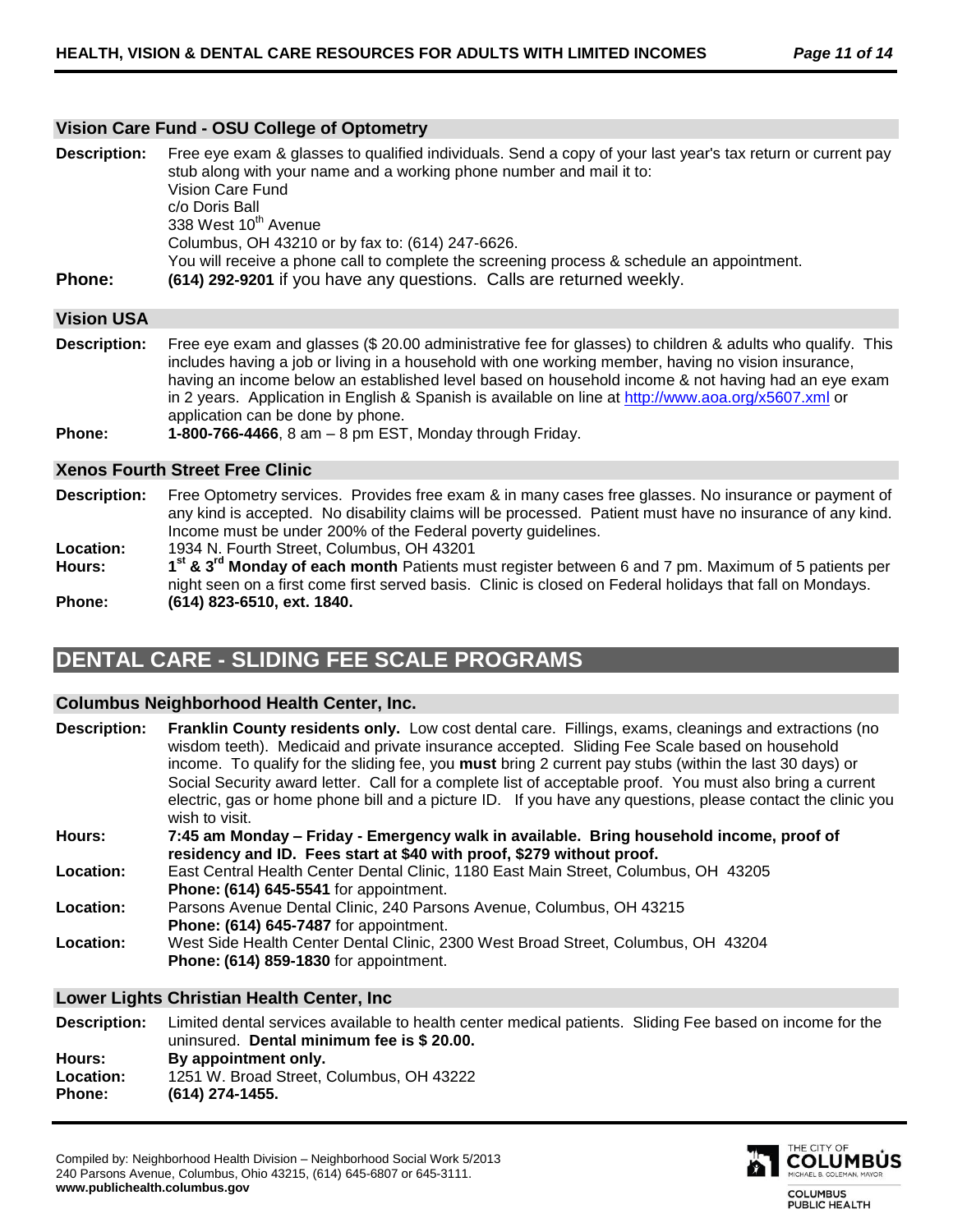## **Southeast, Inc. – Healthcare Services**

| <b>Description:</b>        | Limited dental services available for people who are homeless. Sliding Fee based on Income with<br>minimum fee of \$0.00. Medicaid and other insurance accepted. |
|----------------------------|------------------------------------------------------------------------------------------------------------------------------------------------------------------|
| Hours:<br><b>Location:</b> | Tuesday afternoons only - Noon - 4:00p Appointment Only<br>Faith Mission Clinic - 245 N.Grant 43215                                                              |
| <b>Phone</b>               | $(614)$ 225-0990                                                                                                                                                 |

## **Dental OPTIONS**

- **Description:** Links people in need with dentists who will treat low-income patients (those who do not quality for Medicaid) at reduced fees. Hours & locations arranged for eligible individuals.
- **Phone: (614) 233-6388** or **1-(888) 765-6789** <http://handsoncentralohio.org/get-help/dental-options>

# **DENTAL CARE - FREE OR SMALL DONATION REQUESTED**

## **Dentists CareConnection**

| <b>Description:</b> | Single tooth extractions only, for the uninsured with incomes up to 200% of the federal poverty level. First |
|---------------------|--------------------------------------------------------------------------------------------------------------|
|                     | come, first served, limited spaces available                                                                 |
| Location:           | Columbus Public Health, 2 <sup>nd</sup> floor, 240 Parsons, Columbus, OH 43215                               |
| Hours:              | $2nd$ & 4 <sup>th</sup> Mondays of the month, registration starts at 5:00 pm                                 |
| Phone:              | (614) 884-2441.                                                                                              |
|                     |                                                                                                              |

## **Stowe Baptist Church Dental Clinic**

**Description:** Emergency dental care (**Extractions only**). Donation of at least \$10 per extraction requested. **Location:** 888 South Parsons Avenue, Columbus, OH 43206. **Hours: First come, first served every Monday night & the 1 st & 3rd Thursday nights. (Usually the first 12 persons are seen).** Door will open at 1 pm for waiting inside. Dental services start around 5:45 pm. **Phone: (614) 445-8400.** Call Mondays if you need information.

## **Vineyard Free Health Clinics – Dental – Cooper Road**

| <b>Description:</b> | Dental exams, fillings, extractions & cleanings. No wisdom teeth, bridgework, orthodontics         |
|---------------------|----------------------------------------------------------------------------------------------------|
|                     | or dentures. Does not provide on-going care. Must be uninsured, no Medicare, no Medicaid           |
|                     | & at or below 200% of poverty level. Christian affiliated.                                         |
| Location:           | 6000 Cooper Road, Westerville, OH 43081                                                            |
| Hours:              | By appointment only.                                                                               |
| Phone:              | (614) 259-5428, Call on Fridays 9:00 am-9:45 am to make an appointment for a later date. These are |
|                     | the only times that you can make an appointment.                                                   |

## **Vineyard/Xenos 5th Ave Dental Clinic**

**Description: Walk-in clinic for residents of any zip code.** Dental exams, fillings, extractions & cleanings. **No wisdom teeth, bridgework, orthodontics or dentures Must be uninsured, no Medicare, no Medicaid, & at or below 200% of poverty level.** Patients will be seen on a first come, first served basis. **Does not provide on-going care.** Christian affiliated.

Location: 171 E. 5<sup>th</sup> Avenue, Columbus 43201

**Hours: Every Thursday evening, first come, first served. (Usually the first 4 people are seen). Sign-up posted Thursdays by 9:00 am. . Must return no later than 5:30 pm to be seen. Phone:** (**614) 259-5428 (option 5) for information**.

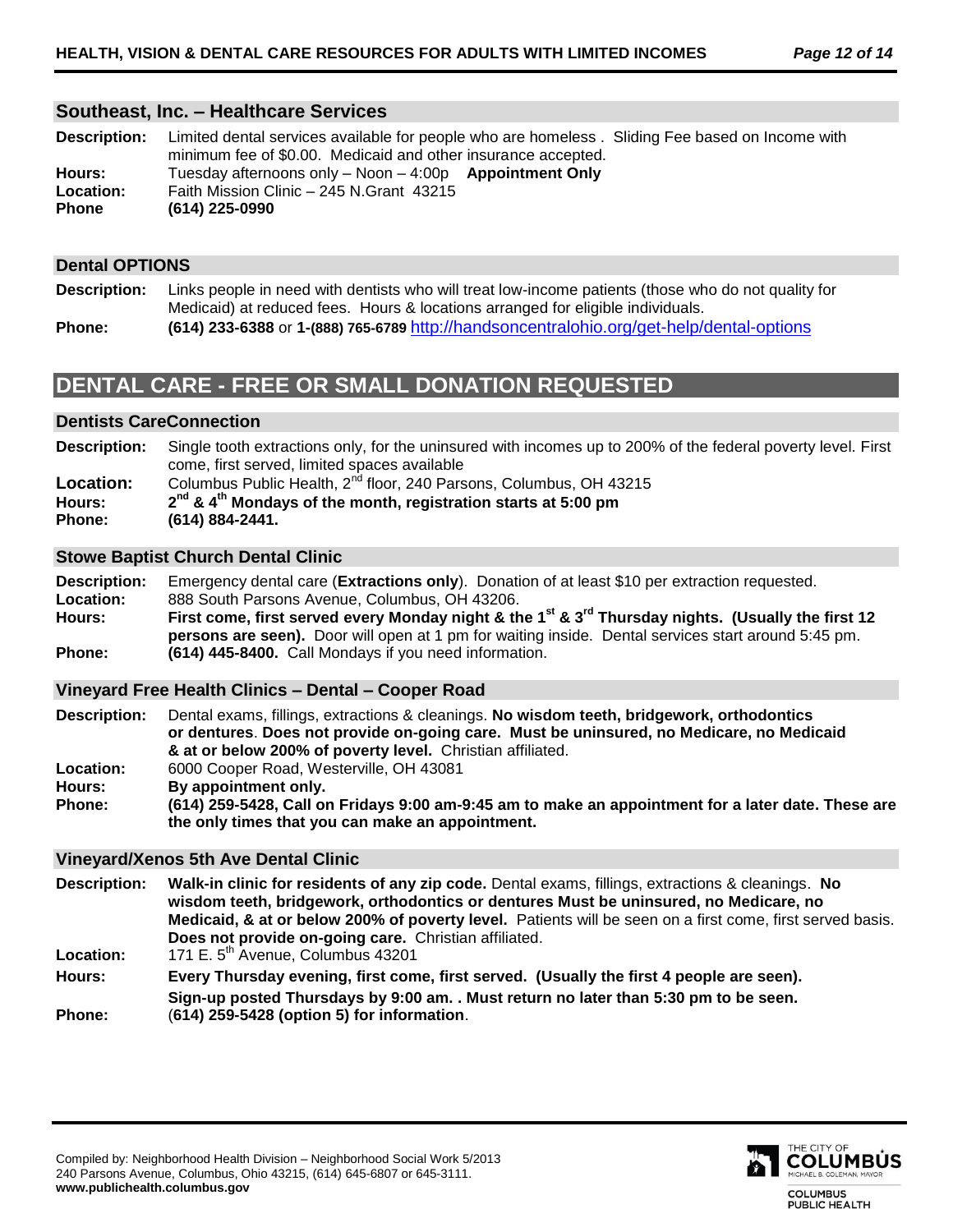# **INFORMATION ON COLUMBUS PUBLIC HEALTH (CPH) PROGRAMS**

*For Birth Certificates, Immunizations, Sexual Health & Tuberculosis clinics, 240 Parsons Ave, Columbus, OH 43215 These programs now accept debit and credit cards including Visa, Master Card, and Discover.*

## **Birth and Death Certificates (Vital Statistics)**

**Description:** Registers & issues certified copies of Franklin County birth & death certificates dating back to 1908. There is a fee of \$25 for each certified copy. Payment for certified copies of birth or death certificates is due prior to receipt of the documents at our Cashier's Office. The Cashier's Office accepts cash, personal checks, certified checks, money orders, or debit or credit cards (Visa, MasterCard, or Discover Card only).

> Same day service for birth & death certificates Monday, Tuesday, Thursday & Friday **8 am – 4 pm** & Wednesday **9 am – 4 pm**. **Telephone ordering is available with Debit/Credit card service telephone (1-877-648-0605)** or online at [www.vitalchek.com.](http://www.vitalchek.com/) There is an additional \$9.95 service fee for debit/credit card service. Mail requests take about 7-10 business days. Newborn certificates take about 8-10 weeks to be received from the hospital & registered in our office. Application forms are available online at [www.publichealth.columbus.gov](http://www.publichealth.columbus.gov/)

**Phone: (614) 645-7331** 

## **Immunization Services (Childhood and Adult Shots)**

- **Description:** No appointment needed. Shots for children under 19 years at minimal cost. Medicaid, Medicare Part B, CareSource, Molina and most private insurance plans are accepted. Card must be presented at time of service. **No child turned away if the family is unable to pay.** Some adult shots are available at cost of the vaccine, plus a \$15.00 administration fee per visit.
- **Hours: 240 Parsons Walk-in Clinic -** Mon: 8 am-2:15 pm; Tues: 10 am-6:15 pm; Wed: 8 am-11:15 am; Thurs/Fri: 8 am-4:15 pm
- Worthington Clinic 3<sup>rd</sup> Tuesday of the month: 1 pm 4 pm *(600 High St, Worthington, OH)* **Phone: (614) 645-7945**

## **Sexual Health Clinic (Testing for HIV & other sexually transmitted infections)**

- **Description:** Information, confidential diagnosis & treatment for **most** sexually transmitted infections (STIs). Referrals are given for other community resources, as well as for HIV medical care and case management. Medicare B, Medicaid, CareSource, Molina Health Care of Ohio, United Health Care & other insurances accepted. Fees for non-insured clients based on a sliding fee scale. **No one is turned away because they cannot pay**. ID requested. This is a walk-in clinic. When all daily patient slots are full, registration may end early due to patient volume.
- **Hours: Mon:** 8 am-2:15 pm; **Tues:** 10 am-6:15 pm; **Wed:** 8 am-11:15 am; **Thurs/Fri:** 8 am-4:15 pm **Phone: (614) 645-7772**

## **Tuberculosis (TB) Control Program**

- **Description: Services include:** Direct Observational Therapy, Case management of active TB patients, Contact TB case investigations & follow-up, Treatment for Latent TB Infection, and CDC Division of Quarantine Referrals. **Fee for services apply.** Medicare, Medicaid, CareSource, Molina Health Care of Ohio, & United Health Care accepted. Fees for non-insured clients based on a sliding fee scale. No one will be turned away due to inability to pay. **The TB Clinic sees clients by appointment.** Medications to treat active TB Disease are administered through the Direct Observed Therapy/ Outreach Program. The TB Clinic schedules appointments to treat Latent TB Infection for clients if they have documentation of a positive TB screening and have had an x-ray, which is read by a radiologist to rule out active TB disease. **Hours: By appointment… Mon:** 8 am-2:15 pm; **Tues:** 10 am-6:15 pm; **Wed:** 8 am-11:15 am; **Thurs/Fri:** 8 am-4:15 pm
- **Phone: (614) 645-2199:** For information, hours & to schedule an appointment. <http://publichealth.columbus.gov/tuberculosis-control.aspx>